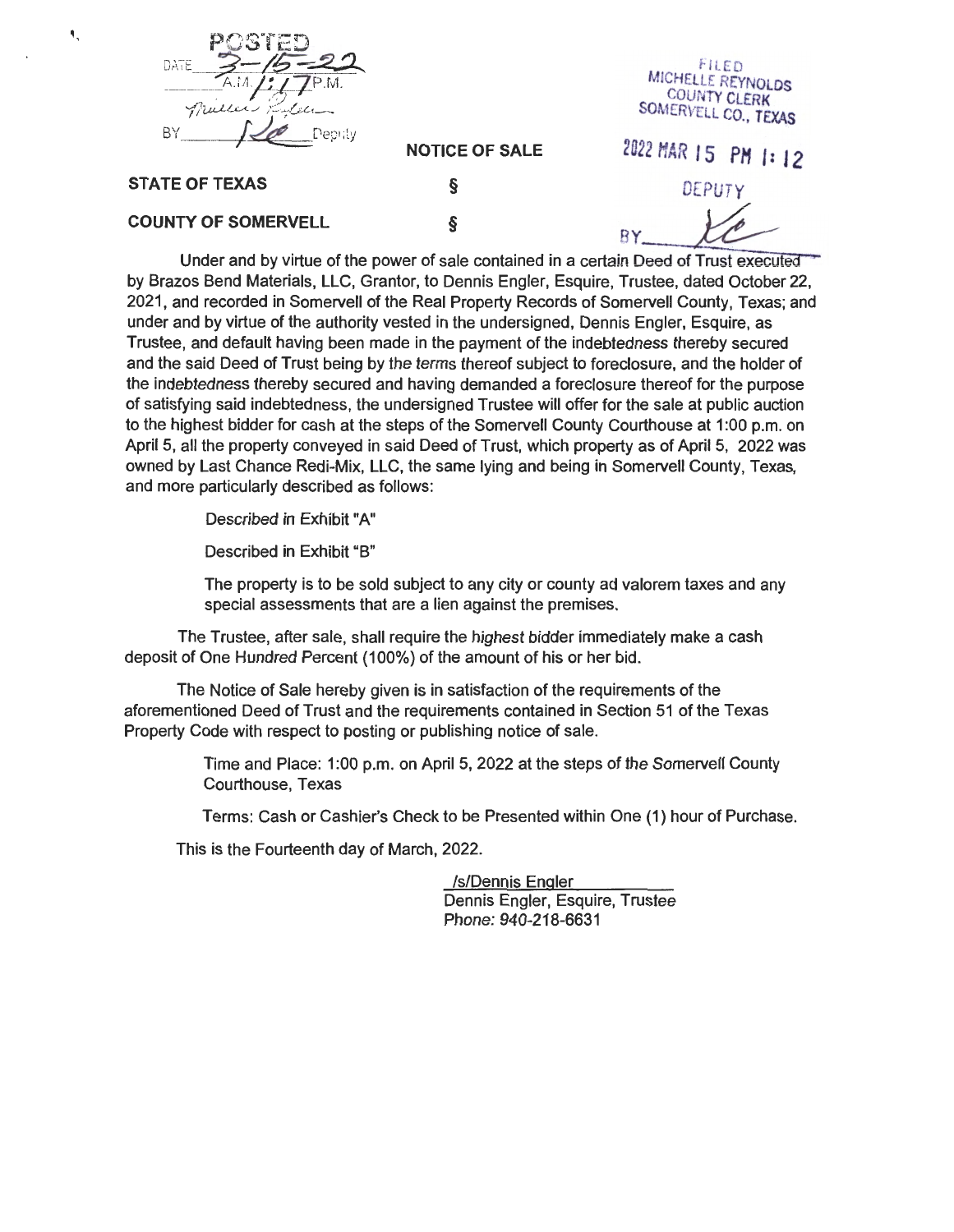### **SALE AND ASSIGNMENT OF MINING LEASE WITH VENDOR'S LIEN**

| <b>STATE OF TEXAS</b>      |  |
|----------------------------|--|
|                            |  |
| <b>COUNTY OF SOMERVELL</b> |  |

THIS SALE and ASSIGNMENT OF MINING LEASE (the "Sale and Assignment") is made and entered into effective as of October 22, 2021 (the "Effective Date") by and among LAST CHANCE REDI-MIX LLC, a Texas limited liability company ("Assignor" and "Grantor"), and BRAZOS BEND MATERIALS, LLC, a Texas limited liability company ("Assignee" and "Grantee").

WHEREAS, Assignor (as successor Lessee by assignment from BURNCO TEXAS, LLC, a Texas limited liability company, and through its predecessor in interest, Red River Aggregates, LLC) and RATLIFF TIRE COMPANY, Lessor are parties to that certain Mining Lease dated as of June 1. 2012, as amended from time to time, (the "Ratliff Tire Company Lease") on property in Somervell County, Texas, the property description to which is exhibited hereto in true copies of that certain deed to Lessor, attached as Exhibit A and incorporated herein by reference;

WHEREAS, Assignor desires to sell, assign and transfer to Assignee, for good and valuable consideration the receipt of which is herby acknowledged, Assignors' full interest in the Lease; and **and** *and and and and***</del> <b>***and and***</del> <b>***and and and***</del> <b>***and and* 

WHEREAS, Assignee desires to accept the assignment and transfer of the Lease.

NOW THERFORE, in consideration of the promises and the agreements contained herein, Assignor and Assignee hereby agree as follows:

LAST CHANCE REDI-MIX LLC, now Grantor, in consideration of the sum of One Million Dollars (\$1,000,000.00} paid on the Effective Date and other good and valuable consideration, and the further consideration of the execution and delivery by BRAZOS BEND MATERIALS, LLC, now Grantee, of a promissory note ("Note") payable to the order of Grantor, in the principal amount of Five Hundred Thirty Thousand Dollars (\$530,000.00), secured by a vendor's lien and additionally secured by a Leasehold Deed of Trust executed by Grantee to Dennis Engler, as Trustee for the benefit of Grantor, covering, among other things, the Leasehold Estate, the receipt and sufficiency of which are acknowledged, has GRANTED, BARGAINED, SOLD, and CONVEYED and does GRANT, BARGAIN, SELL, AND CONVEY to Grantee, the Leasehold Estate in real property in Somervell County, Texas, fully described in Exhibit A, together with (1) all buildings, structures, fixtures, and improvements located on, in, or under the real property and (2) all of Grantor's right, title, and interest in and to the appurtenances to the real property, including but not limited to all right, title, and interest of Grantor in and to all roads, rights-of-way, alleys, drainage facilities, easements, and utility facilities on, in, over, under, through, or adjoining the real property; all sand and gravel ("minerals") under the real property; all strips and gores between the described real property and abutting properties; and all utility, access, and mining rights within the scope and terms of the Lease (collectively, "Leasehold Estate").

This Sale and Assignment of Mining Lease with Vendor's Lien and the conveyance above are executed by Grantor and accepted by Grantee subject to any and all restrictions, easements, mineral reservations, and other matters of record, to the extent they are validly existing and applicable to the Leasehold Estate (collectively, "Permitted Exceptions"). This sale and

SALE AND ASSIGNMENT OF MINING LEASE WITH VENDOR'S LIEN - RTL Page 1 of 4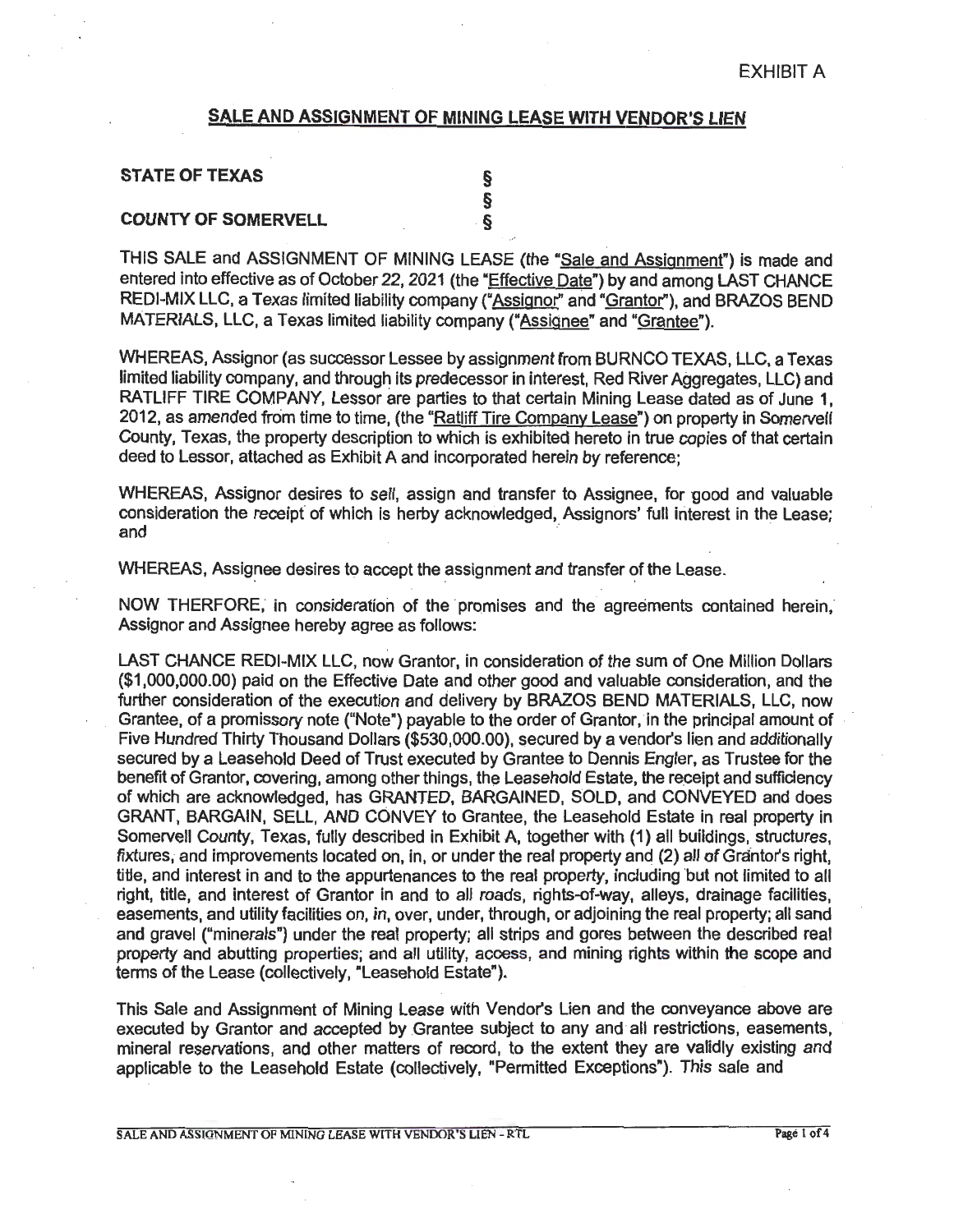assignment is also being made by Granter and accepted by Grantee subject to tax proration for the year 2021.

TO HAVE AND TO HOLD the Leasehold Estate, together with all and singular the rights and appurtenances to it in any way belonging, to Grantee, its successors, and its assigns forever, and Granter binds itself, its successors, and its assigns to WARRANT AND FOREVER DEFEND all and singular the title to the Leasehold Estate to Grantee, its successors, and its assigns against any person lawfully claiming or to claim the same or any part of it by, through, or under Grantor, but not otherwise, subject to the Permitted Exceptions.

SPECIAL WARRANTY. GRANTOR IS CONVEYING THE PROPERTY TO GRANTEE AS IS, WHERE IS, AND WITH ALL FAULTS, AND SPECIFICALLY AND EXPRESSLY WITHOUT ANY WARRANTIES, REPRESENTATIONS, OR GUARANTEES, EITHER EXPRESS OR IMPLIED, OF ANY KIND, NATURE, OR TYPE FROM OR ON BEHALF OF GRANTOR, EXCEPT FOR GRANTOR'S SPECIAL WARRANTY OF TITLE TO THE LEASEHOLD ESTATE STATED ABOVE. GRANTEE ACKNOWLEDGES AND STIPULATES THAT GRANTEE IS NOT RELYING ON ANY .REPRESENTATION, STATEMENT, OR OTHER ASSERTION ABOUT THE CONDITION OF THE PROPERTY MADE BY GRANTOR, OR ANYONE ACTING ON GRANTOR'S BEHALF, BUT IS RELYING ON GRANTEE'S OWN EXAMINATION OF THE PROPERTY.

Vendor's Lien. But it is expressly agreed that a vendor's lien, as well as superior title in and to the Leasehold Estate, is retained against the Leasehold Estate in favor of Grantor, its successors.and its assigns until the entire principal balance of the Note and all interest are fully paid accordingto its terms, when this sale and assignment will become absolute.

Agreement to Be Bound. Assignee accepts such assignment and transfer of the Lease and all of Assignor's rights, title and interest in, and, except as otherwise provided herein, obligations arising with respect to the Lease, and agrees to be bound by the terms and conditions of the lease from and after the Effective Date, including without limitation with respect to any obligation of Assignor to pay overriding royalty interests. Assignor shall remain responsible for all obligations arising with respect to the leases prior to the Effective Date.

Representations and Warranties of Assignor. Assignor hereby makes the following representations and warranties to Assignee:

- (a) As of the date of this Sale and Assignment, Assignor is the holder of record and owns beneficially all of the interests being sold, assigned and transferred pursuant to this Sale and Assignment free and clear of any liens.
- (b) Assignor has full legal capacity to execute and deliver this Sale and Assignment and to sell, assign and transfer the interests hereunder. This Sale and Assignment is, and upon consummation, will be duly and validly executed and delivered by Assignor and constitutes a valid and binding obligation of Assignor, enforceable in accordance with its terms, except as may be limited by (i) applicable bankruptcy, insolvency, reorganization or other laws of general application relating to or affecting the enforcement of creditors' rights generally, and (ii) the effect of rules of law governing the availability of equitable remedies.
- (c) As of the Effective Date, Assignor is in full compliance with all of its duties and obligations under the Lease and there are no conditions or circumstances, known or

SALE AND ASSIGNMENT OF MINING LEASE WITH VENDOR'S LIEN - RTL Page 2 of 4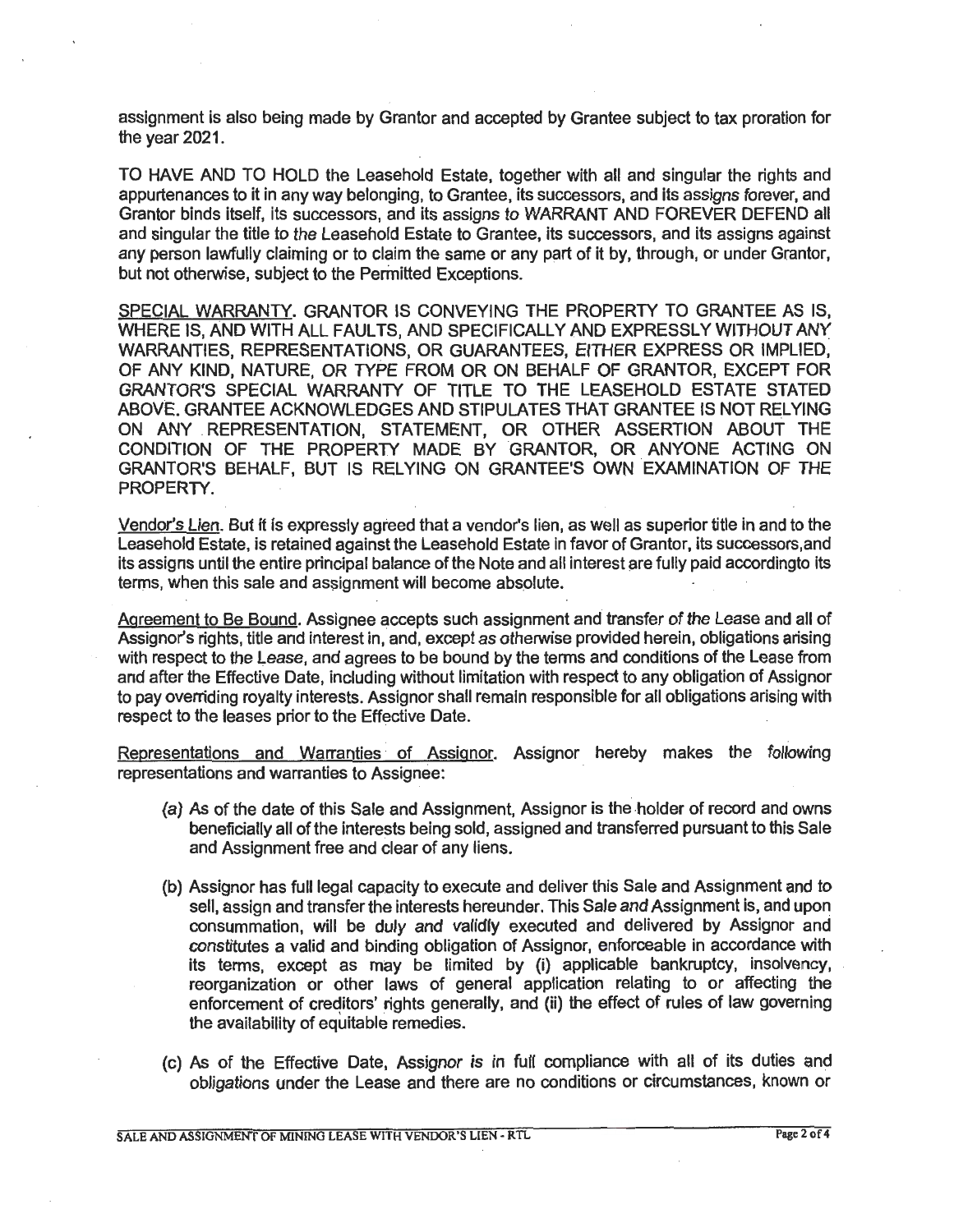unknown, which will constitute or give rise to a breach of any requirement of the Lease in the future.

Representations and Warranties of Assignee. Assignee herby makes the following representations and warranties to Assignor:

- (a) Assignee has full legal capacity to execute and deliver this Sale and Assignment and to purchase the interests of Assignor in the Lease. This Sale and Assignment, is and upon consummation, will be duly and validly executed and detivered by Assignee and constitutes a valid and binding obligation of Assignee enforceable in accordance with its terms, except as may be limited by (i) applicable bankruptcy, insolvency, reorganization or other laws of general application relating to or affecting the enforcement of creditors' rights generally, and (ii) the effect of rules of law governing the availability of equitable remedies.
- (b) Assignee accepts the assignment of Assignor's interest in the Lease, as amended and agrees to be bound by and conform to its provisions and requirements from and after the Effective Date.

Royalties. Assignee shall pay royalties monthly to Lessor on the following basis:

- a. \$2.00 per ton for washed material, less overrides; and
- b. \$1.40 per ton for other material, less overrides.

Prepaid Royalties. Assignee hereby acknowledges that it shall pay Lessor the minimal sum of \$1,000.00 per month. Said minimal royalty payments shall commence upon execution of this Sale and Assignment on October 22, 2021 and shall continue thereafter and payable monthly (the "Prepaid Royalties").

Assignor's Personal Property. Assignor shall retain its personal property and same is not a part of this Sale and Assignment of Leasehold Estate. Assignor's personalty is listed on Exhibit B.

Further Acts. Assignor and Assignee agree to execute any further instruments or perform any acts which are or may become reasonably necessary to carry out the intent of this Sale and Assignment.

The Lease. Except as otherwise provided in this Sale and Assignment, the Lease shall remain valid and in full force and effect according to its respective terms.

Memorandum. The parties agree that this Sale and Assignment will not be filed of record, but that, instead, the parties may sign and file a Memorandum of Sale and Assignment of Mining Lease. with Vendor's Lien and Leasehold Deed of Trust in the Official Property Records of Somervell County, Texas.

Governing Law: Counterparts. This Sale and Assignment will be governed by and construed under the laws of the State of Texas. It may be executed in counterpart(s) transmitted via facsimile, and all executed counterparts, when taken together, shall constitute sufficient proof of the parties' entry into this Sale and Assignment.

[signatures on next page]

SALE AND ASSUJNMENT OF MINING LEASE WITH VENDOR'S LIEN - RTL Page 3 of 4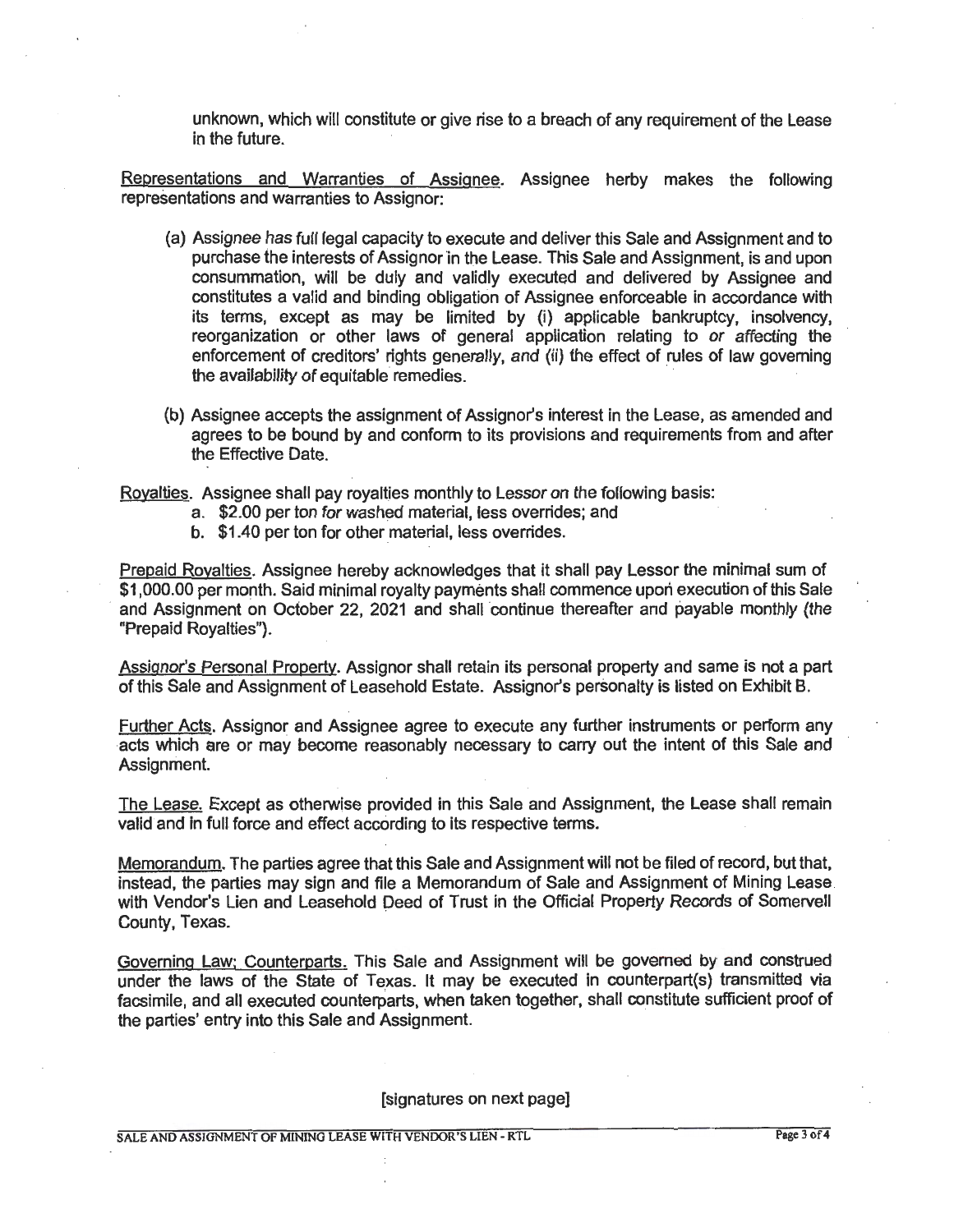IN WITNESS WHEREOF, the parties have executed this Sale and Assignment on the Effective Date.

GRANTOR and ASSIGNOR:

LAST CHANCE REDI-MIX, LLC, a Texas limited liability company

EAST CHANCE REDI-MIX, LLC,<br>a Texas limited liability company<br>By: **Whene: Trisha J. Marroquin** Title: Managing Member

GRANTEE and ASSIGNEE:

BRAZOS BEND MATERIALS, LLC a Texas limited liability company .

Barbwire Oil & Gas, LLC By Zachary D. Parker, Manager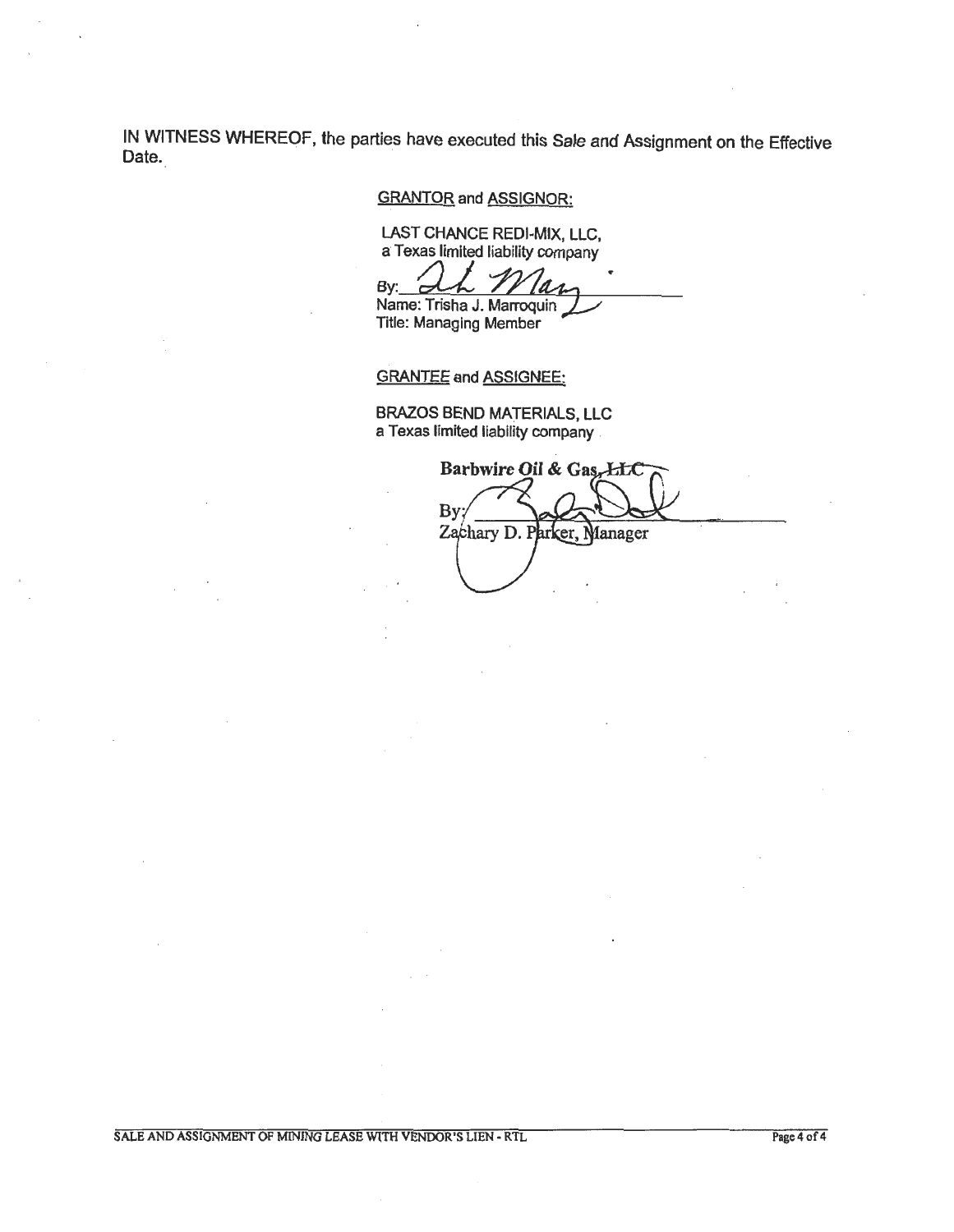### **STATE OF TEXAS** §

# **county of somervell**<br> *the* **county of Somervell**

Angela Dawn Green My Commission Expires 29/2024 Vo. 132700932

On this 22<sup>nd</sup> day of Getober, 2021, personally appeared before me *Trisha J. Marroguin*, who being by me duly sworn, did affirm and say that she is the Managing Member of LAST CHANCE REDI-MIX, LLC, a Texas limited liability company, and that said instrument was signed by her on behalf of said entity and in the capacity indicated.

§

**SEAL** 

Notary Public, State of Texas

My Commission Expires: 9 *10* **2024** 

### **STATE OF TEXAS**

### **COUNTY OF SOMERVELL**

On this \_\_\_ day of November, 2021, personally appeared before me Zachary D. Parker, who being by me duly sworn, did affirm and say that he is the Manager of BRAZOS BEND MATERIALS, LLC, a Texas limited liability company, and that said instrument was signed by him on behalf of said entity and inthe capacity indicated.

§ § §

**SEAL** 

Notary Public, State of Texas

My Commission Expires:  $\frac{\partial^2 B}{\partial x \partial y}$ 

 $x<sub>1111</sub>$ *,*,  $x<sub>1111</sub>$ ,  $x<sub>1111</sub>$ ,  $x<sub>1111</sub>$ ,  $x<sub>1111</sub>$ ,  $x<sub>1111</sub>$ ,  $x<sub>1111</sub>$ ,  $x<sub>1111</sub>$ ,  $x<sub>1111</sub>$ ,  $x<sub>11111</sub>$ ,  $x<sub>11111</sub>$ ,  $x<sub>11111</sub>$ ,  $x<sub>11111</sub>$ ,  $x<sub>11111</sub>$ ,  $x<$ I~ : ·; · .,,;} 1~u1ary Public. State of Texas **I**  $_{\tiny{\text{C}\text{O}}\cap\text{r}\cap\mathfrak{n}}$ , Expires 08-30-2022 j . . > .. *)>::* i~OlG!~ ID 131704770

SALE AND ASSIGNMENT OF MINING LEASE WITH VENDOR'S LIEN - RTL Page *S* of4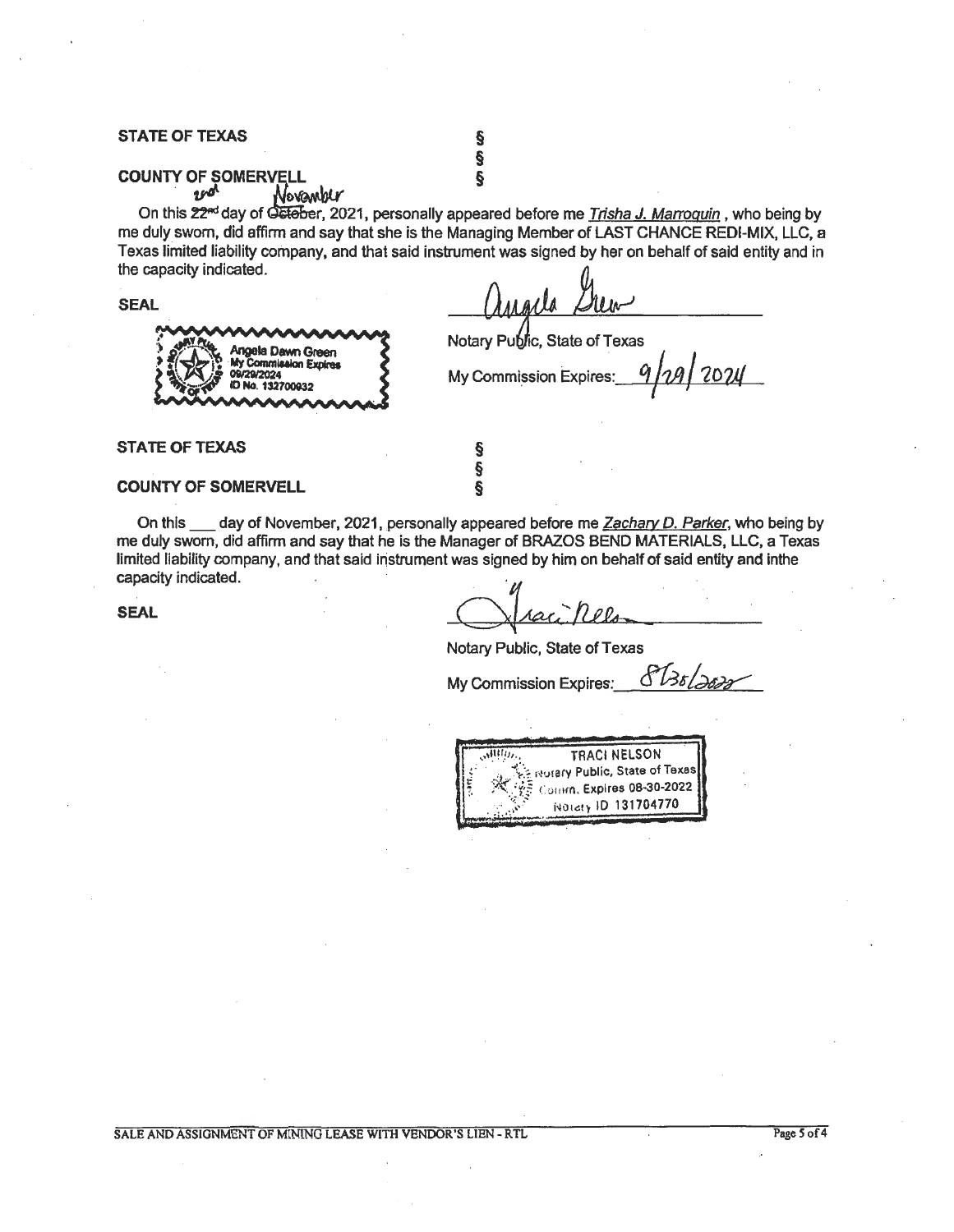# $-4.37767$ <br>037767  $\overline{v_0}$ 0128PASE053

*CF•: SHl/P,r/,/* 

-- ·--··

### NOTICE OF CONFIDENTIALITY RIGHTS: IF YOU ARE A NATURAL PERSON, YOU MAY REMOVE OR STRIKE ANY OF THE FOLLOWING INFORMATION FROM THIS INSTRUMENT BEFORE IT IS FILED FOR RECORD IN THE PUBLIC RECORDS: YOUR SOCIAL SECURITY NUMBER OR YOUR DRIVER'S LICENSE NUMBER

### **WARRANTY** DEED WITH VENDOR'S LIEN

Date: June 16, 2004

Grantor: ERWlN LYNWOOD MILLER. as his sole and separate property

Grantor's Mailing Address (including county): P.O. Box 539, Ranger, TX 76470

### Grantee: RATLIFF TIRE COMPANY

Grantee's Mailing Address (including county): P.O. Box 40, Rainbow, TX 76077

Consideration: TEN AND 00/100 (\$ I 0.00) DOLLARS and a note ofeven date herewith in the principal amount of ONEHUNDREDTWENTY-SEVENTHOUSANDFIVEHUNDREDAND00/100(\$127.50000) DOLLARS, executed by Grantee herein, made payable to the orderofFIRST NATIONAL BANK. It is secured by a vendor's lien retained in this deed and by a deed of trust of even date from Grantee to JOHN POWER, Trustee.

### Property (including any improvements):

Parcel No 6 of the Davis partition of the 3 tracts conveyed to Marvin S Davis by the following a 141 'l/2 acre tract described 1n a deed recorded in Volume 45, Page 100, a6.0acre tract described in a deed recorded in Volume 50, Page 300, and a 20 acre tract described in a deed recorded in Volume 69, Page 22 l ofthe Deed Records of Somervell County, Texas. Moreover and morespecifically said<br>Parcel 6 being a part of the said Davis 60 and 20 acre tracts, same being a part of Block 4 of the

Milam County School Land Survey, A-135 of said County and being more fully described as follows All bearings and coordinates are based on the Texas State Coordinates System, North Central Zone, 1993 Datum. All distances are horizontal measure and a0.9999286 multiplieris used to convert to equivalent gnd length. All 5/8" irons set have a plastic cap stamped "RPS-314".

COMMENCING at a 5/8" iron set in the remains of an Old Rock Mound at the common North comer of Blocks I & 3 of the said School Land Survey, same being the northeast comer of the said Davis 141 1/2 acres and from said iron b rock mount a 28" live oak tree (taken to be the original Witness Tree), bears S 26-41 E 38-88 feet. Thence run S 30-07-55 E a distance of 2641.57 feet and S 58-08-29 W a distance of 2285.89 feet and S 57-48-16 W a distance of 524.09 feet to a 5/8" iron set for the southeast and bcginmng comerofthe tract being described hereb and havbg coordinates

*Warranty Dand With Vendor's Usn - Pags 1* 

......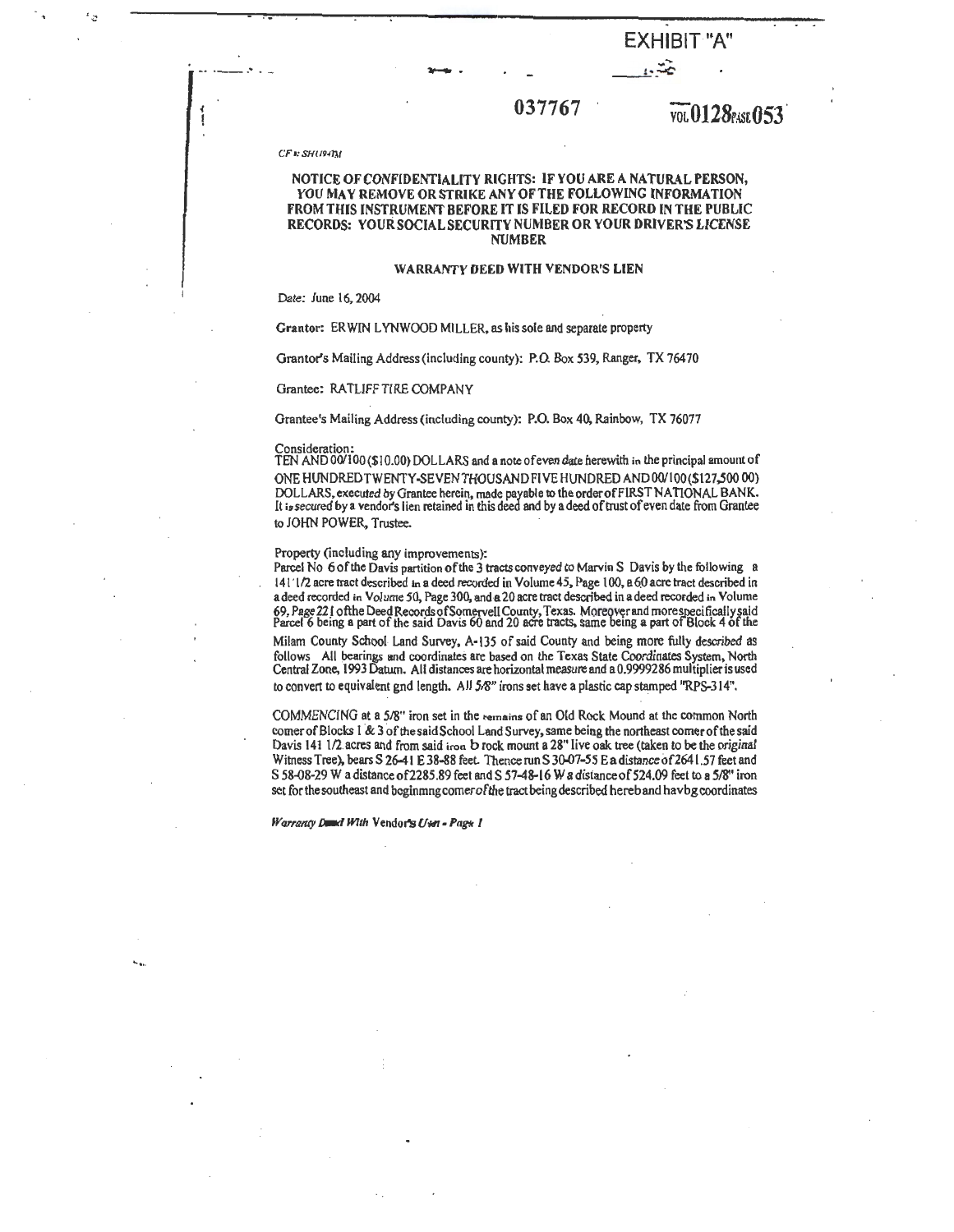## $\overline{\text{vol}}$ 0128<sub>PASE</sub>054

### $GF$  +  $S$  / $U$  +  $T$  +

ofN 6,786,533.85 E 2,209,294.84 feet, same being the common southerly comer of Parcels *5* and 6 in the North line of County Road 304. From said beginning comer a6" Concrete Monument with an Aluminum Cap stamped "RPS-314 No. 1410", set at the common South comer of Block 3 and 4ofsaid School Land Survey, bears N 57-48-16 E adistanceof524.09 feet and from said monument a 34" Post Oak (taken to be the original Witness Tree), bears S 58-08-29 W a distance of 36.11 feet.

 $\overline{\phantom{a}}$ 

I .1 I I I I

 $\begin{array}{c} \begin{array}{c} \begin{array}{c} \begin{array}{c} \end{array}\\ \begin{array}{c} \end{array}\\ \begin{array}{c} \end{array}\\ \begin{array}{c} \end{array}\\ \begin{array}{c} \end{array}\\ \begin{array}{c} \end{array}\\ \begin{array}{c} \end{array}\\ \begin{array}{c} \end{array}\\ \begin{array}{c} \end{array}\\ \begin{array}{c} \end{array}\\ \begin{array}{c} \end{array}\\ \begin{array}{c} \end{array}\\ \begin{array}{c} \end{array}\\ \begin{array}{c} \end{array}\\ \begin{array}{c} \end{array}\\ \begin{array}{c} \end{array}\\ \begin{array}{c}$ 

-/

i t . :

\_\_\_\_ ·..,--;....: , .. ..,.

THENCE South 57-48-16 West with a fence and the North iineofsaid County Road a distance of 231.66 feet to a 5/8" iron set at the common South comer of Parcels 6 and 7 and having coordinates ofN 6,786,410.43 E 2,209,098.81 feet

THENCE North 32-11-44 West with the common line of said Parcels 6 and 7 a distance of 550.00 feet to **a 5/8"** iron set for an Ell comer of the tract being described herein and the northeast comer of said parcel 7 and having coordinates of N 6,786,875.83 E 2,208,805.79 feet.

THENCE South 57-48-16 West along the common line of said Parcels 6 and 7 a distance of 814.24 feet to **aS/8"** iron set at Ell comerofthe tract being described herein and the northwest comer of said Parcel 7 and having coordinates of N 6,786,442.02 E 2,208,116 80 feet.

THENCE South 32-11-44 East with the common line of said Parcels 6 and 7 a distance of 550.00 feet to a 5/8" iron set where the North line of said County Road intersects the North lineofFM Road 200, said pomt being in a curve to the left having a radius of 348.31 feet, same being the southwest comer of said Parcel 7 and having coordinates of N 6,785,976 63 E 2,208,409.82 feet.

THENCE, continuing with the North line of said FM Road 200 in a southwesterly direction and with said curve to the left an Arc distance of 112.43 feet (Long Chord =  $S$  67-13-55 W 111.95 feet), to a 6" Wood Post at the beginning of a fence. Thence South 57-59-05 West, at 1.00 feet pass a 5/8" iron set for a reference, a 536.15 feet pass a 2" Pipe Fence Post for a reference, in all a distance of 543.86 feet to a 5/8" iron set where the North line of said FM Road 200 intersects the East line of County Road 300, same being the southwest corner of the said Davis 20 acres and-southwest comer of the tract being described herein and having coordinates of N 6. 785,645.00 E 2,207,845.49 feet.

THENCE North 30-51-22 West, with the West line of the said Davis 20 acre tract and the East line of said County Road 300, at 9 06 feet pass a 2" Pipe Fence Post for a reference, in all a distance of 1382 I 5feet to a 3/8" iron found in place at a fence comer being the southwest comer ofa 2.00 acre tract conveyed to Eugene Sand Larry D. Ratliff by deed recorded in Volume 97, Page 72, Deed Records of said county and having coordinates of N 6,786,831.43 E 2,207,136.65 feet.

THENCE North 56-42-22 East, with the South line of said Ratliff2.00 acre tract and with fence, a distance of 402 40 feet to a 5/8" iron found in place at southeast comer of said Ratliff2.00 acre tract and a comer of the tract being described herein and having coordinates of N 6,787,052.3 I E 2,207,472 98 feet

\_\_\_\_\_\_ \_.\_ .,. \_\_\_\_ ... \_\_\_\_\_\_\_\_\_\_\_\_\_\_\_\_\_\_\_\_\_\_ .\_........... ---

**Warranty Deed With Vendor's Uen - Page 2**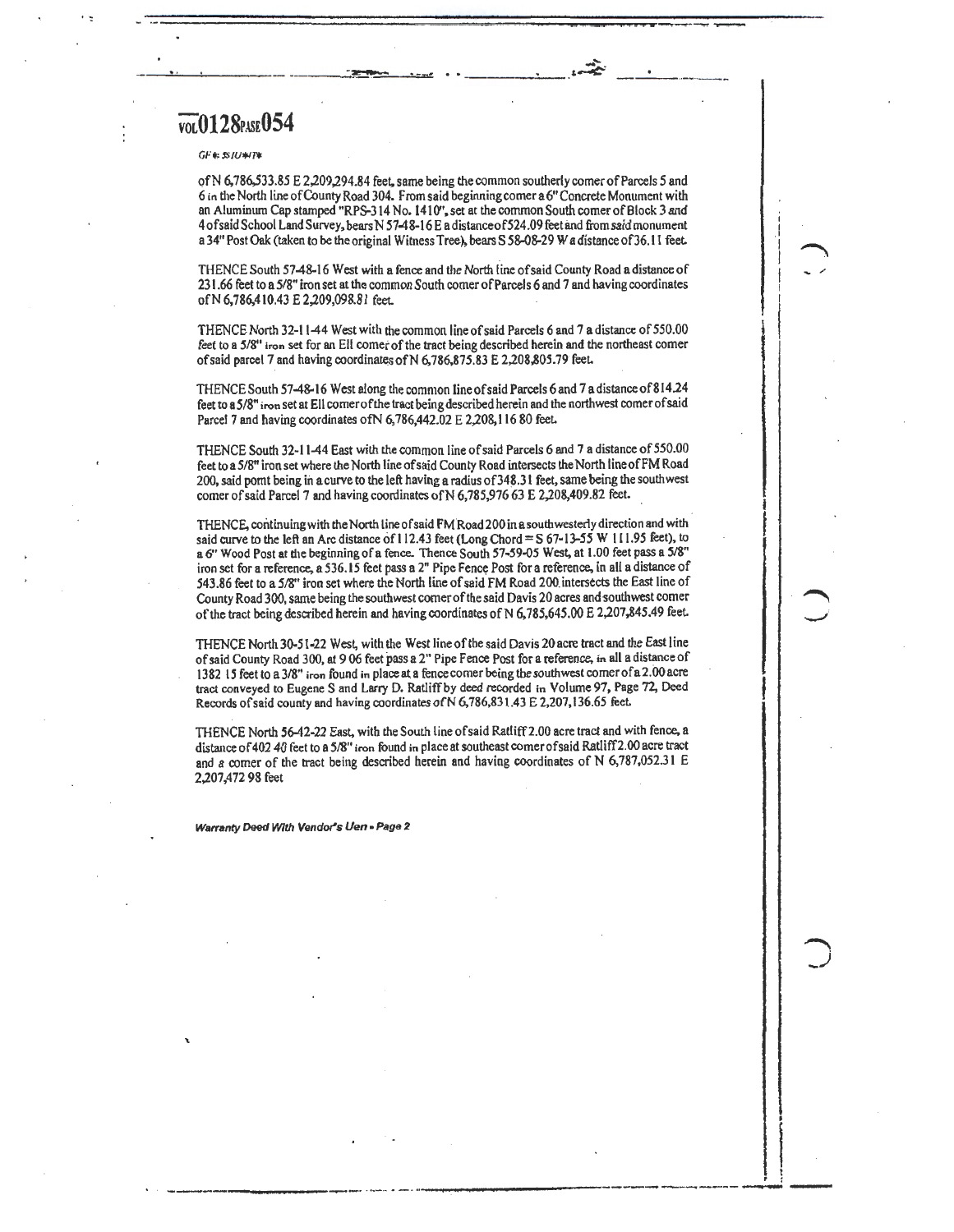### VOLO I28pA5t055

### $GF$  + Sm  $I$ M $T$ k

·---~-· -----·---

THENCE North 31-03-26 West, with the East hne of said Ratliff2.00 acre tract and with a fence, a distance of 208.71 feet to a 5/8" iron found in place at the northeast comer of said Rathff 2.00 acre tract, same being in the common line of the said Davis 20 acre tract and a 50 acre tract conveyed to M, W. Ratliff. et ux by deed recorded in Volume 27, Page 531, Deed Records of Said County and being the most northerly West comer of the tract being described herein and having coordinates of N 6,787,231.09 E 2,207,365.32 feet.

THENCE with the common line between said Ratliff50 acres tract and said Davis 60 acre tract and with an old fence, North 57-05-12 East a distance of 1251.27 feet to a 5/8" iron set at the common North comer of Parcels 4 and 6 and having coordinates of N 6,787,910.94 E 2,208,415 67 feet.

THENCE South 32-33-19 East with the common line of Parcels 4 and 6, at 1344.12 feet pass a 5/8" non set for the common westerly comer of Parcels 4 and 5, in all a distance of 1633.92 feet to the BEGINNING AND CONTAINING 50.00 acres.

### Reservations From and Exceptions to Conveyance and Warranty:

- a. Any portion of subject property lying within the boundaries of any public or private roadway and/or highway
- b · Any and all easements, conditions, restrictions, and reservations, if any, relating to the above described property to the extent and only to the extent the same may still be m force and effect, shown of record in the Office of the County Clerk of Somervell County, Texas.

Grantor, for the consideration and subject to the reservations from and exceptions to conveyance and warranty, grants, sells, and conveys to Grantee the property, together with all and singular the rights and appurtenances thereto in any wise belonging. to have and to hold unto Grantee, Grantee's heir, executors, administrators, successors, or assigns forever. Grantor hereby binds Grantor and Grantor's heirs, executors, administrators, and successors to warrant and forever defend all and singular the property to Grantee and Grantee's heirs, executors, administrators, successors, and assigns, against every person whomsoever lawfully claiming or to claim the same or any part thereat; except as to the reservations from and exceptions to warranty.

The vendor's lien against and superior title to the property are retained until each note described is fully paid according to its terms, at which time this deed shall become absolute.

When the context requires, singular nouns and pronouns include the plural.

*Warranty DW Wtb Vendor's U\*n - Pag\* 3*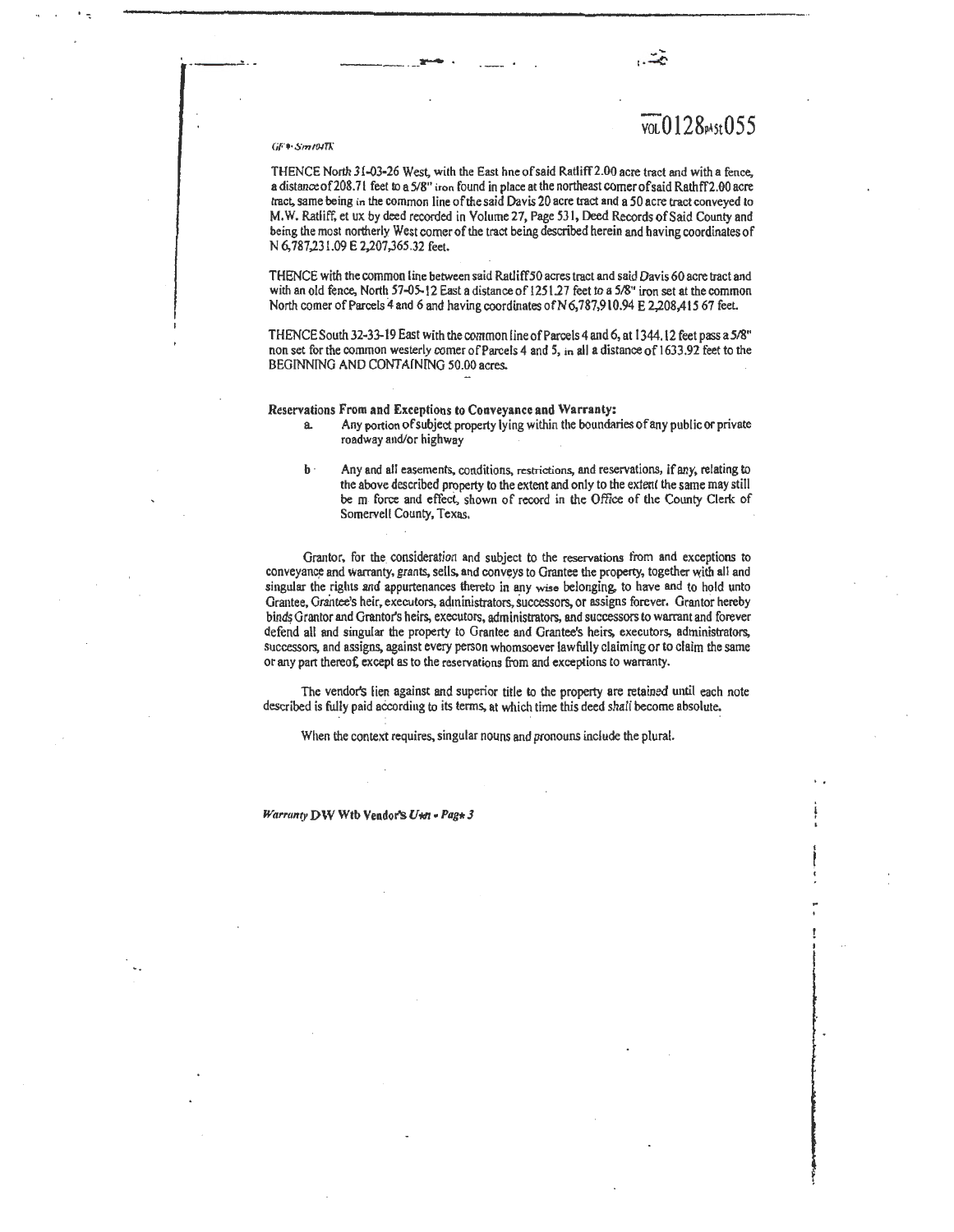**VOTO128** PASE 056

GFt: StILIHT\*

 $\ddot{\cdot}$ 

For and in consideration of the advancement in cash by FIRST NATIONAL BANK of that portion of the purchase price of said property as is evidenced by said Note, Grantor does hereby transfer and assign unto FIRST NATIONAL BANK the vendor's lien against said property and superior title thereto to secure the payment of said Note, without recourse.

Environ WWOODWILLER

(Acknowledgment)

**STATE OF TEXAS COUNTY OF SOMERVELL** 

This instrument was acknowledged before me on the  $\angle\triangle$  day of June, 2004, by ERWIN LYNWOOD MILLER.

NEVA J RIPPETOR<br>NY CONNAISSION EXPIRES<br>Decembr 20, 1005

AFTER RECORDING RETURN TO:

RATLIFF TIRE COMPANY PO BOX 40 RAINBOW, TEXAS 76077

Estate orfe Notary Pirolic,

PREPARED IN THE LAW OFFICE OF:

**K.C. SHANE** 1005 BIG BEND TRAIL, STE 2 **GLEN ROSE, TEXAS 76043** 

**COUNTY OF SONI** 

 $BY$ 

Centre Cunt<br>COWNT & DISTRICT CLERK<br>SOMERVELL COUNTY, TEXAS  $\sqrt{F}$ Deputy

Warranty Daad WHh Vandar'a Llan - Paga 4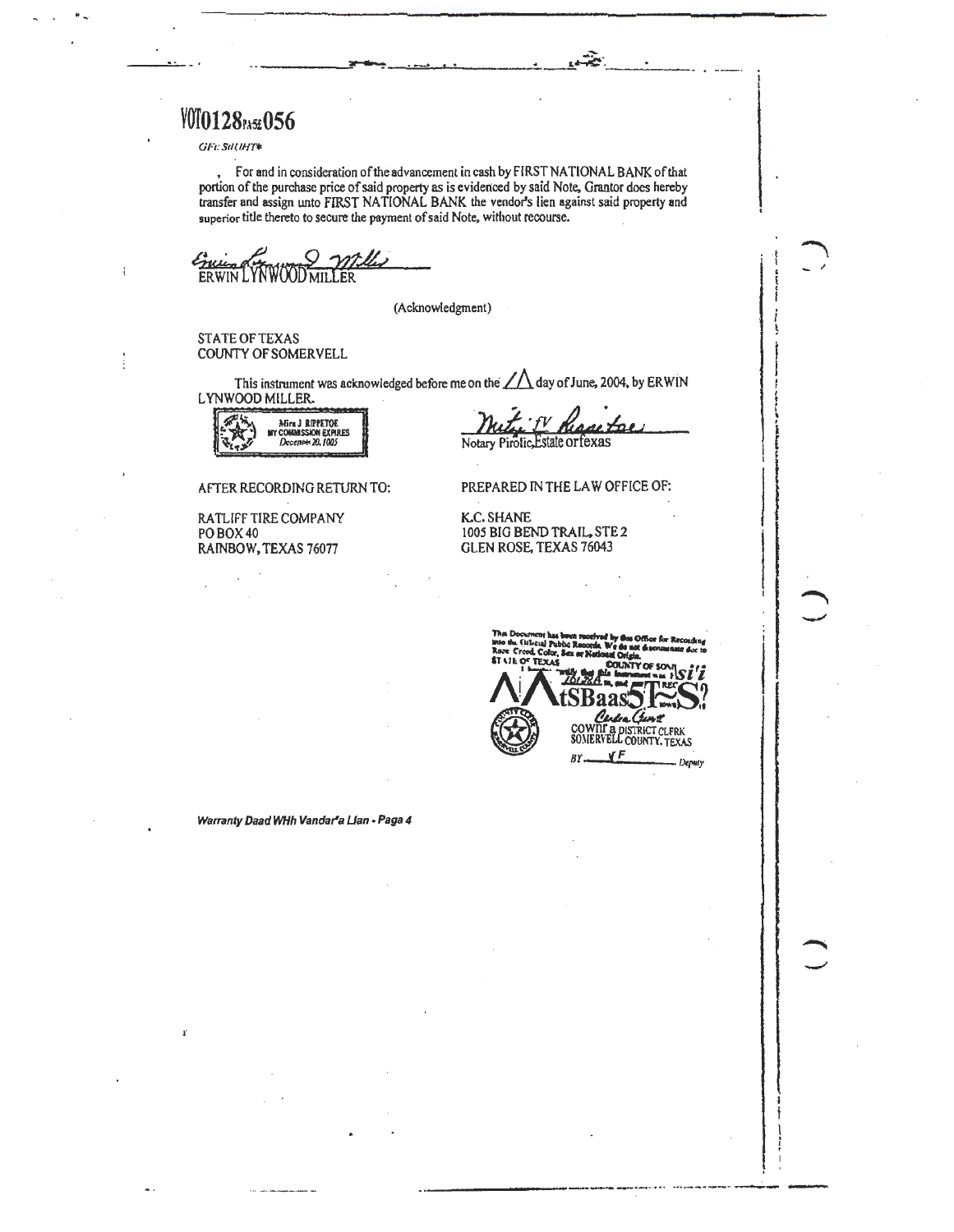### **SALE AND ASSIGNMENT OF MINING LEASE WITH VENDOR'S LIEN**

| <b>STATE OF TEXAS</b>      |  |
|----------------------------|--|
|                            |  |
| <b>COUNTY OF SOMERVELL</b> |  |

号

THIS SALE and ASSIGNMENT OF MINING LEASE (the "Sale and Assignment") is made and entered into effective as of October 22, 2021 (the "Effective Date") by and among LAST CHANCE REDI-MIX LLC, a Texas limited liability company ("Assignor" and "Grantor"), and BRAZOS BEND MATERIALS, LLC, a Texas limited liability company ("Assignee" and "Grantee").

WHEREAS, Assignor (as successor Lessee by assignment from BURNCO TEXAS, LLC, a Texas limited liability company, and through its predecessor in interest, Red River Aggregates, LLC) and EUGENE RATLIFF, Lessor are parties to that certain Mining Lease dated as of June 1,2012, as amended from time to time, (the "Eugene Ratliff Lease") on property in Somervell County, Texas, the property description to which is exhibited hereto in true copies of that certain deed to Lessor, attached as Exhibit A and incorporated herein by reference;

WHEREAS, Assignor desires to sell, assign and transfer to Assignee, for good and valuable consideration the receipt of which is herby acknowledged, Assignors' full interest in the Lease; and **and** *and* 

. . .

WHEREAS, Assignee desires to accept the assignment and transfer of the Lease.

NOW THERFORE, in consideration of the promises and the agreements contained herein, Assignor and Assignee hereby agree as follows:

LAST CHANCE REDI-MIX LLC, now Granter, in consideration of the sum of One Million Dollars (\$1,000,000.00) paid on the Effective Date and other good and valuable consideration, and the further consideration of the execution and delivery by BRAZOS BEND MATERIALS, LLC, now Grantee, of a promissory note ("Note") payable to the order of Granter, in the principal amount of Five Hundred Thirty Thousand Dollars (\$530,000.00), secured by a vendor's lien and additionally secured by a Leasehold Deed of Trust executed by Grantee to Dennis Engler, as Trustee for the benefit of Grantor, covering, among other things, the Leasehold Estate, the receipt and sufficiency of which are acknowledged, has GRANTED, BARGAINED, SOLD, and CONVEYED and does **GRANT, BARGAIN,** SELL, **AND CONVEY** to Grantee, the Leasehold Estate in real property in Somervell County, Texas, fully described in Exhibit A, together with (1) all buildings, structures, fixtures, and improvements located on, in, or under the real property and (2) all of Grantor's right, title, and interest in and to the appurtenances to the real property, including but not limited to all right, title, and interest of Grantor in and to all roads, rights-of-way, alleys, drainage facilities, easements, and utility facilities on, in, over, under, through, or adjoining the real property; all sand and gravel ("minerals") under the real property; all strips and gores between the described real property and abutting properties; and all utility, access, and mining rights within the scope and terms of the Lease (collectively, "Leasehold Estate").

This Sale and Assignment of Mining Lease with Vendor's Lien and the conveyance above are executed by Granter and accepted by Grantee subject to any and all restrictions, easements, mineral reservations, and other matters of record, to the extent they are validly existing and applicable to the Leasehold Estate (collectively, "Permitted Exceptions"). This sale and

SALE AND ASSIGNMENT OF MINING LEASE WITH VENDOR'S LIEN - ERL Page 1 of 4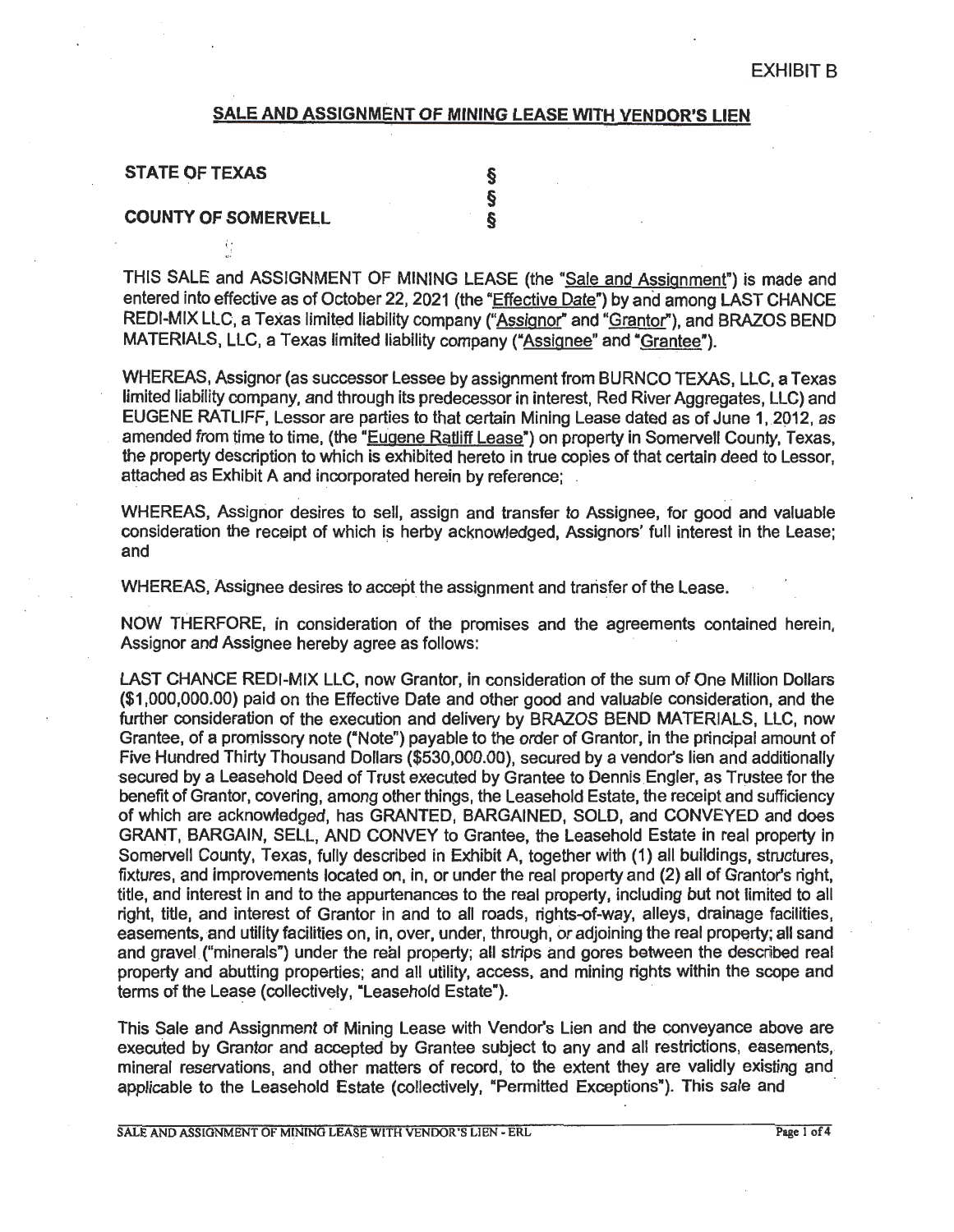assignment is also being made by Grantor and accepted by Grantee subject to tax proration for the year 2021.

TO HAVE AND TO HOLD the Leasehold Estate, together with all and singular the rights and appurtenances to it in any way belonging, to Grantee, its successors, and its assigns forever, and Grantor binds itself, Its successors, and its assigns to WARRANT AND FOREVER DEFEND all and singular the title to the Leasehold Estate to Grantee, its successors, and its assigns against any person lawfully claiming or to claim the same or any part of it by, through, or under Grantor, but not otherwise, subject to the Permitted Exceptions.

SPECIAL WARRANTY. GRANTOR IS CONVEYING THE PROPERTY TO GRANTEE AS IS; WHERE IS, AND WITH ALL FAULTS, AND SPECIFICALLY AND EXPRESSLY WITHOUT ANY WARRANTIES, REPRESENTATIONS, OR GUARANTEES, EITHER EXPRESS OR IMPLIED, OF ANY KIND, NATURE, OR TYPE FROM OR ON BEHALF OF GRANTOR, EXCEPT FOR GRANTOR'S SPECIAL WARRANTY OF TITLE TO THE LEASEHOLD ESTATE STATED ABOVE. GRANTEE ACKNOWLEDGES AND STIPULATES THAT GRANTEE IS NOT REL YING ON ANY REPRESENTATION, STATEMENT, OR OTHER ASSERTION ABOUT THE CONDITION OF THE PROPERTY MADE BY GRANTOR, OR ANYONE ACTING ON GRANTOR'S BEHALF, BUT IS RELYING ON GRANTEE'S OWN EXAMINATION OF THE PROPERTY.

Vendor's Lien. But it is expressly agreed that a vendor's lien, as well as superior title in and to the Leasehold Estate, is retained against the Leasehold Estate in favor of Grantor, its successors.and its assigns until the entire principal balance of the Note and all interest are fully paid accordingto its terms, when this sale and assignment will become absolute.

Agreement to Be Bound. Assignee accepts such assignment and transfer of the Lease and all of Assignor's rights, title and interest in, and, except as otherwise provided herein, obligations arising with respect to the Lease, and agrees to be bound by the terms and conditions of the Lease from and after the Effective Date. including without limitation with respect to any obligation of Assignor to pay overriding royalty interests. Assignor shall remain responsible for all obligations arising with respect to the leases prior to the Effective Date.

Representations and Warranties of Assignor. Assignor hereby makes the following representations and warranties to Assignee:

- (a) As of the date of this Sale and Assignment, Assignor is the holder of record and owns beneficially all of the interests being sold, assigned and transferred pursuant to this Sale and Assignment free and clear of any liens.
- (b) Assignor has full legal capacity to execute and deliver this Sale and Assignment and to sell, assign and transfer the interests hereunder. This Sale and Assignment is, and upon consummation, will be duly and validly executed and delivered by Assignor and constitutes a valid and binding obligation of Assignor, enforceable in accordance with its terms, except as may be limited by (i) applicable bankruptcy, insoivency, reorganization or other laws of general application relating to or affecting the enforcement of creditors' rights generally, and (ii) the effect of rules of law governing the availability of equitable remedies.
- (c) As of the Effective Date, Assignor is in full compliance with all of its duties and . obligations under the Lease and there are no conditions or circumstances, known or

SALE AND ASSIGNMENT OF MINING LEASE WITH VENDOR'S LIEN - ERL '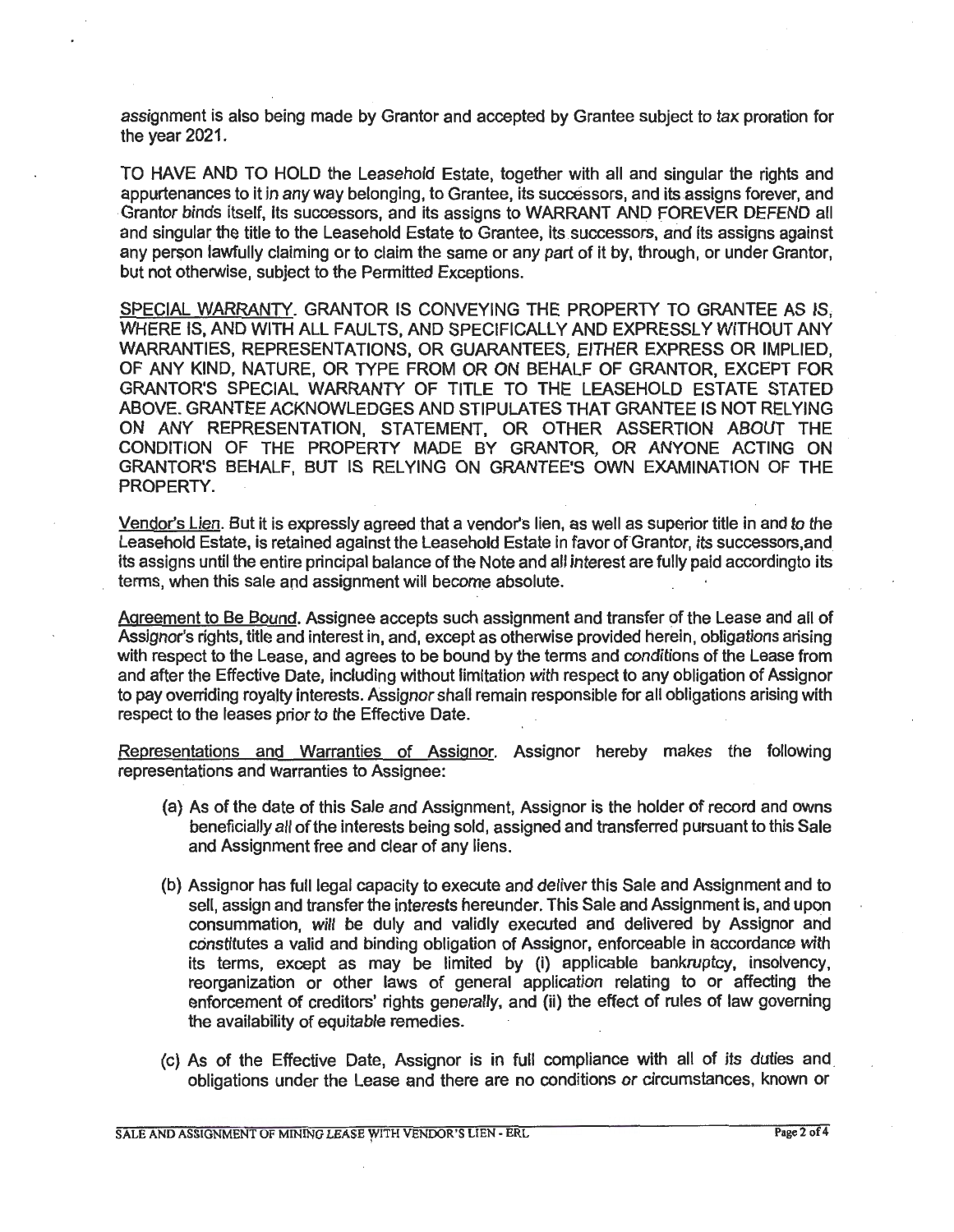unknown, which will constitute or give rise to a breach of any requirement of the Lease in the future.

Representations and Warranties of Assignee. Assignee herby makes the following representations and warranties to Assignor:

- (a) Assignee has full legal capacity to execute and deliver this Sale and Assignment and to purchase the interests of Assignor in the Lease. This Sale and Assignment, is and upon consummation, will be duly and validly executed and delivered by Assignee and constitutes a valid and binding obligation of Assignee enforceable in accordance with its terms, except as may be limited by (i) applicable bankruptcy, insolvency, reorganization or other laws of general application relating to or affecting the enforcement of creditors' rights generally, and (ii) the effect of rules of law governing the availability of equitable remedies.
- (b) Assignee accepts the assignment of Assignor's interest in the Lease, as amended and agrees to be bound by and conform to its provisions and requirements from and after the Effective Date.

Royalties. Assignee shall pay royalties monthly to Lessor on the following basis:

- a. \$2.00 per ton for washed material, less overrides; and
- b. \$1.40 per ton for other material, less overrides.

Prepaid Royalties. Assignee hereby acknowledges that it shall pay Lessor the minimal sum of \$1,000.00 per month. Said minimal royalty payments shall commence upon execution of this Sale and Assignment on October 22, 2021 and shall continue thereafter and payable monthly (the "Prepaid Royalties").

Assignor's Personal Property. Assignor shall retain its personal property and same is not a part of this Sale and Assignment of Leasehold Estate. Assignor's personalty is listed on Exhibit B.

Further Acts. Assignor and Assignee agree to execute any further instruments or perform any· acts which are or may become reasonably necessary to carry out the intent of this Sale and Assignment.

The Lease. Except as otherwise provided in this Sale and Assignment, the Lease shall remain valid and in full force and effect according to its respective terms.

Memorandum. The parties agree that this Sale and Assignment will not be filed of record, but that, instead, the parties may sign and file a Memorandum of Sale and Assignment of Mining Lease with Vendor's Lien and Leasehold Deed of Trust in the Official Property Records of Somervell County, Texas.

Governing Law: Counterparts. This Sale and Assignment will be governed by and construed under the laws of the State of Texas. It may be executed in counterpart(s) transmitted via facsimile, and all executed counterparts, when taken together, shall constitute sufficient proof of the parties' entry into this Sale and Assignment.

[signatures on next page]

SALE AND ASSIGNMENT OF MINING LEASE WITH VENDOR'S LIEN - EIRL Page 3 of 4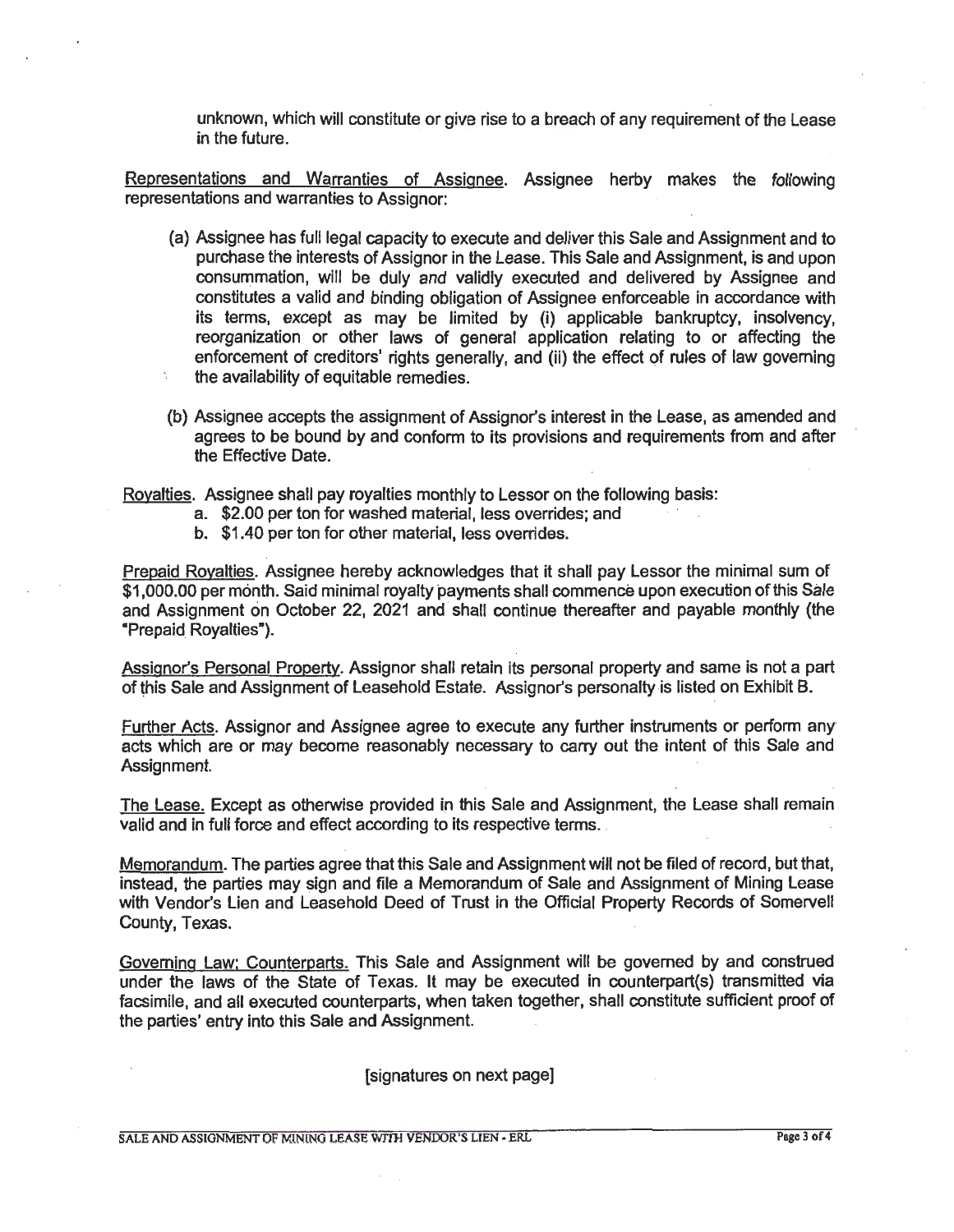IN WITNESS WHEREOF, the parties have executed this Assignments of the Effective Date.

### GRANTOR and ASSIGNOR:

LAST CHANCE REDI-MIX, LLC, · a Texas limited liability company

 $B$ y:  $\underbrace{\bigcup L \mathcal{M}}$   $\underbrace{\hspace{1cm}}$ <br>Name(Trisha J. Marroquin) ANCE REDI-MIX, LLC,<br>mited liability company<br>I\_*Mlaw* 

Title: Managing Member

GRANTEE and ASSIGNEE:

BRAZOS BEND MATERIALS, LLC a Texas limited liability company .

Barbwire Oil & Gas, LLC Bx Zachary D. P arker, Manager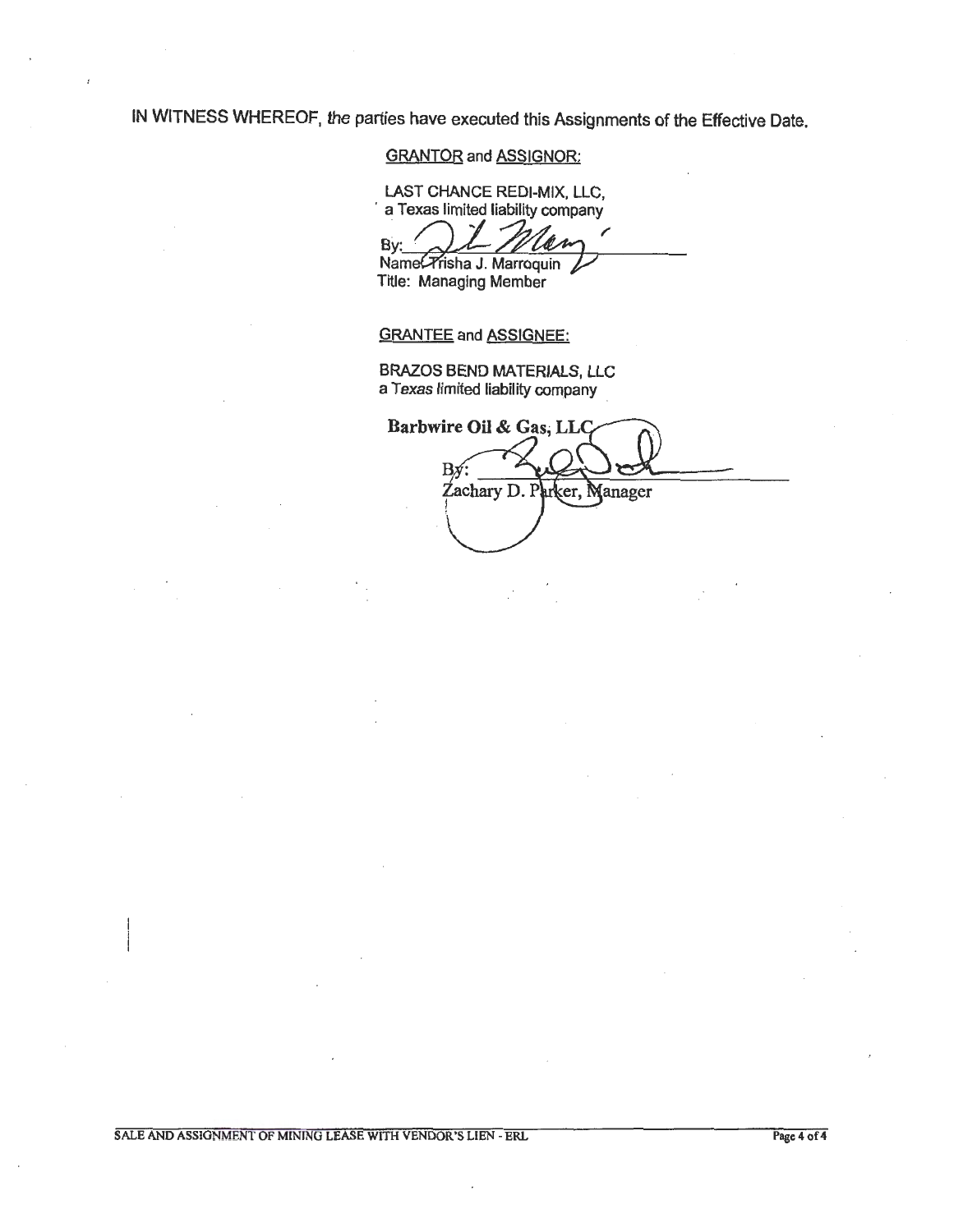### **STATE OF TEXAS**

### **COUNTY OF SOMERVELL** §

§

2nd November On this 22<del>¤</del>"day of Oe<del>tober</del>, 2021, personally appeared before me <u>Trisha J. Marroquin</u> , who being by me duly sworn, did affirm and say that she is the Managing Member of LAST CHANCE REDI-MIX, LLC, a Texas limited liability company, and that said instrument was signed by her on behalf of said entity and in the capacity indicated.

**SEAL** 

la Dawn Green 132700932

Notary Public, State of Texas

**My Commission Expires:** 

**STATE OF TEXAS** 

### **COUNTY OF SOMERVELL**

On this \_\_\_ day of November, 2021, personally appeared before me Zachary D. Parker, who being by me duly sworn, did affirm and say that he is the Manager of BRAZOS BEND MATERIALS, LLC, a Texas limited liability company, and that said instrument was signed by him on behalf of said entity and inthe capacity indicated.

§ § §

**SEAL** 

Notary Public, State of Texas

My Commission Expires: *8130 | <del>2022*</del>

 $^{\prime\prime\prime\prime\prime\prime}_{\prime\prime\prime}$ **TRACI NELSON** .<br>**Jotary Public, State of Texas**<br>Comm, Expires 08-30-2022 Notary ID 131704770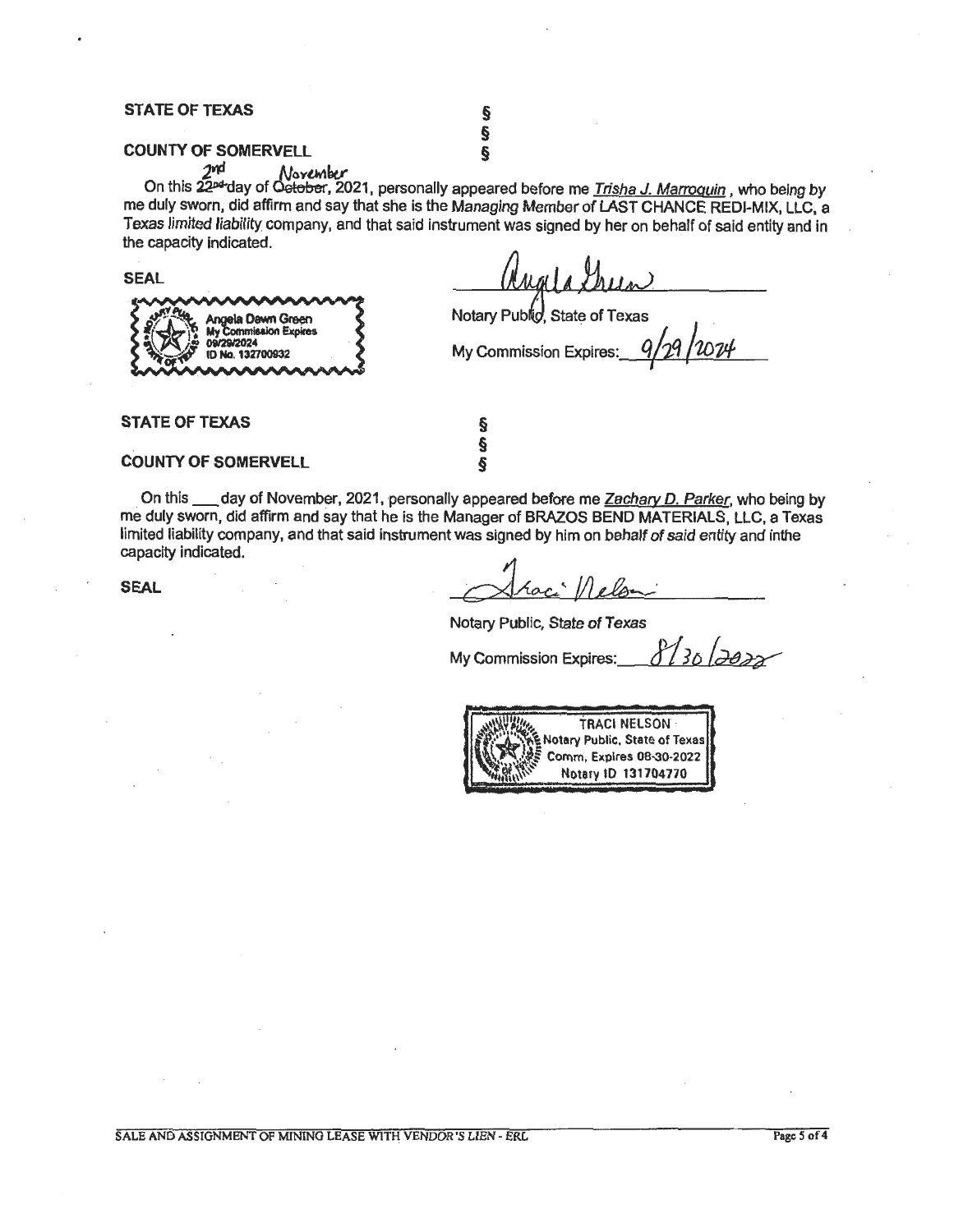**FXHIBIT "A** 596 caused its corporate seal to be affixed, this the iden-day of April, m, D, 1967, **TIKALI** THE FEDERAL LAND BANK OF HOUSTON  $2715$ By Swan Payne 1923 **Stolland** VIce-President  $sec110$ Secretary (Sparoved for Execution)  $455$ THE STATE OF TEXAS COUNTY OF MATTIS atroit Mt, the undersigned noter public, on this day personally appeared Swan Payne, Vice President of THE FEDERAL LAND BAIN OF MOUSTON, a corporation, known to me to be the per son whose nume is subscribed to the forest  $\frac{1}{2}$ *itrument, and ackinowledged to a* cuted the same as the act une deed sule corporation for the purposes and consideration therein expressed and in the popacity therein stated. GIVEN under my nang and scal of office, on this the id day of april, A. U. 1967. Joyce Maulthop<br>Joyce Hagdalene dishop, Notery<br>Punile in and Mar Marcis County  $(S<sub>1</sub>AL)$ Joyc less Flied for record April 24, 1967 at 10 o'clock A. M.<br>Recorded May 1st, 1967 at 1:50 o'clock P. M.<br>Opforees 3raper Fullers, Co, Clk. Sonervell Co., Igxas. WARRANTY DEED THE STATE OF TEXAS, 0 **RROW ALL HEN BY THESE PRESENTS:** COUNTY OF SOME IVELL That we, L. J. CURRIC and wife, NOVA CURRIC of the County of Somervall, State of Eaxas for and in consideration of the sum of (57,634,00) SEVEN THOUSARD SIX HUMORED THIRTY-FOUR ARD mo/100-----00LLARS, to us paid, ano secured to us paid, by Eugene S. Ratliff & Ruth D. Ratlif as follows: \$1,000,00 in mand paid, the receipt of which is herupy acknowledged and one note In the principal sum of 36,534.00 baccited by Grantues payable to the order of L. J. Guerie at Gien Rose, Texas, pearing interest from mate at the rate of 5% per annum, paymule inter-K est only annually until January 1, 1973 when a principal installment of \$600,00 together with Interest shall be payaule, and thureateer principal is payaulo in annual installments of \$500.00 until the final installment, being the lith installment of \$634.00 shall be payable, saic initaliments being due on or before the lat day of each year following said first installment soove set forth, and biginning January 1, 1973 interest is payable annually on prin cipat paying dates. Said note is additionally sadured by Deed of Trust of even date acecuted by Grantees herein to Jack Bricyes, Jr., Trustee, hove Granted, Sold and Conveyed, and ay these presents do Grant, Sali and Conzey unto the said EUGENE S. RATLIFF and wife RUTH D. RATLIFF of the County of Jonervell, State of Youas all that certain 33.17 acres of land out of the Milam County \*chool Land Survey, Aust. No: 135, Somervell County, Taxas, described as fallows) BEGINNING at the southeast corner of L. J. Wurrie tract, fron pin for corner: INENCE 殿 S 60 W 1218 feet with (ence line and morth ROW IIne FM Road 200 to Iron pin at fenca corner for corner; THENCE N 29 dag of' N 1407.5 Feet to from pin in south line of Eugena Ratliff tract for corner; THENCE N 62 deg 55' E 1198.97 feet with south line of Ratliff tract to ल्लामा अस्ति काले अस्ति केन्द्र संस्थान संस्था ٠, DERE RECORD 53  $\Delta\mathcal{P}$  . रसंब  $\mathbb{C}^n$  $2.74$